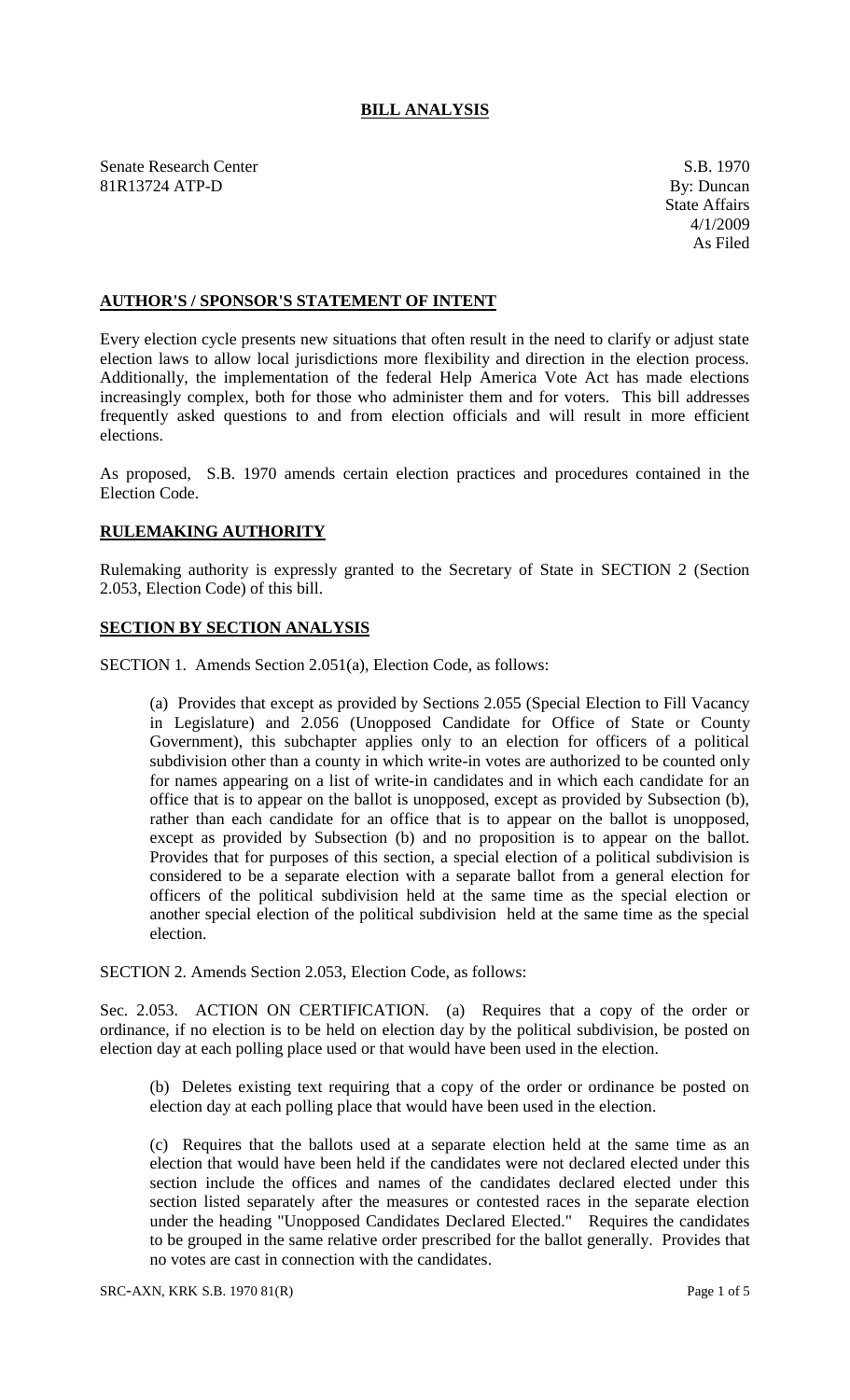(d) Authorizes the secretary of state (SOS) by rule to prescribe any additional procedures necessary to accommodate a particular voting system or ballot style and to facilitate the efficient and cost-effective implementation of this section.

(e) Creates this subsection from existing text.

SECTION 3. Amends Section 2.054(a), Election Code, as follows:

(a) Provides that a person commits an offense, in an election that is authorized to be subject to this subchapter, if by intimidation or by means of coercion the person influences or attempts to influence a person to withdraw as a candidate. Makes conforming and nonsubstantive changes.

SECTION 4. Amends Chapter 2, Election Code, by adding Subchapter D, as follows:

#### SUBCHAPTER D. CANCELLATION OF ELECTIONS

Sec. 2.081. CANCELLATION OF MOOT MEASURE. (a) Authorizes an authority, if the authority that orders an election on a measure determines that the action to be authorized by the voters may not be taken, regardless of the outcome of the election, to declare the measure moot and remove the measure from the ballot.

(b) Requires the authority holding the election, if a measure is declared moot under this section and is removed from the ballot, to post notice of the declaration during early voting by personal appearance and on election day, at each polling place that would have been used for the election on the measure.

Sec. 2.082. SPECIFIC AUTHORITY FOR CANCELLATION REQUIRED. Authorizes an authority that orders an election to cancel the election only if the power to cancel the election is specifically provided by statute.

SECTION 5. Amends Section 16.031(a), Election Code, as follows:

(a) Requires the registrar to cancel a voter's registration immediately on receipt of notice from the early voting clerk under Section 101.0041 that a federal postcard application submitted by an applicant states a voting residence address located outside the registrar's county. Makes nonsubstantive changes.

SECTION 6. Amends Subchapter A, Chapter 61, Election Code, by adding Section 61.016, as follows:

Sec. 61.016. EMERGENCY PAPER BALLOTS. (a) Requires that an insufficient number of ballots or a malfunction of electronic voting system equipment be remedied through the use of emergency paper ballots when no other method of voting is available during voting hours for a person whose acceptance for voting is required by this code.

(b) Requires SOS to prescribe procedures for the creation and use of emergency paper ballots as required by this section.

SECTION 7. Amends Section 67.010, Election Code, by adding Subsection (d), to authorize the presiding officer to make a clerical correction to the officially canvassed returns based on any authorized amended county canvass filled with the presiding officer.

SECTION 8. Amends Section 85.001(e), Election Code, to provide that an election held on the uniform election date in May and any resulting runoff election, the period for early voting by personal appearance begins on the 12th day before election day and continues through the fourth day before election day.

SECTION 9. Amends Section 85.004, Election Code, as follows: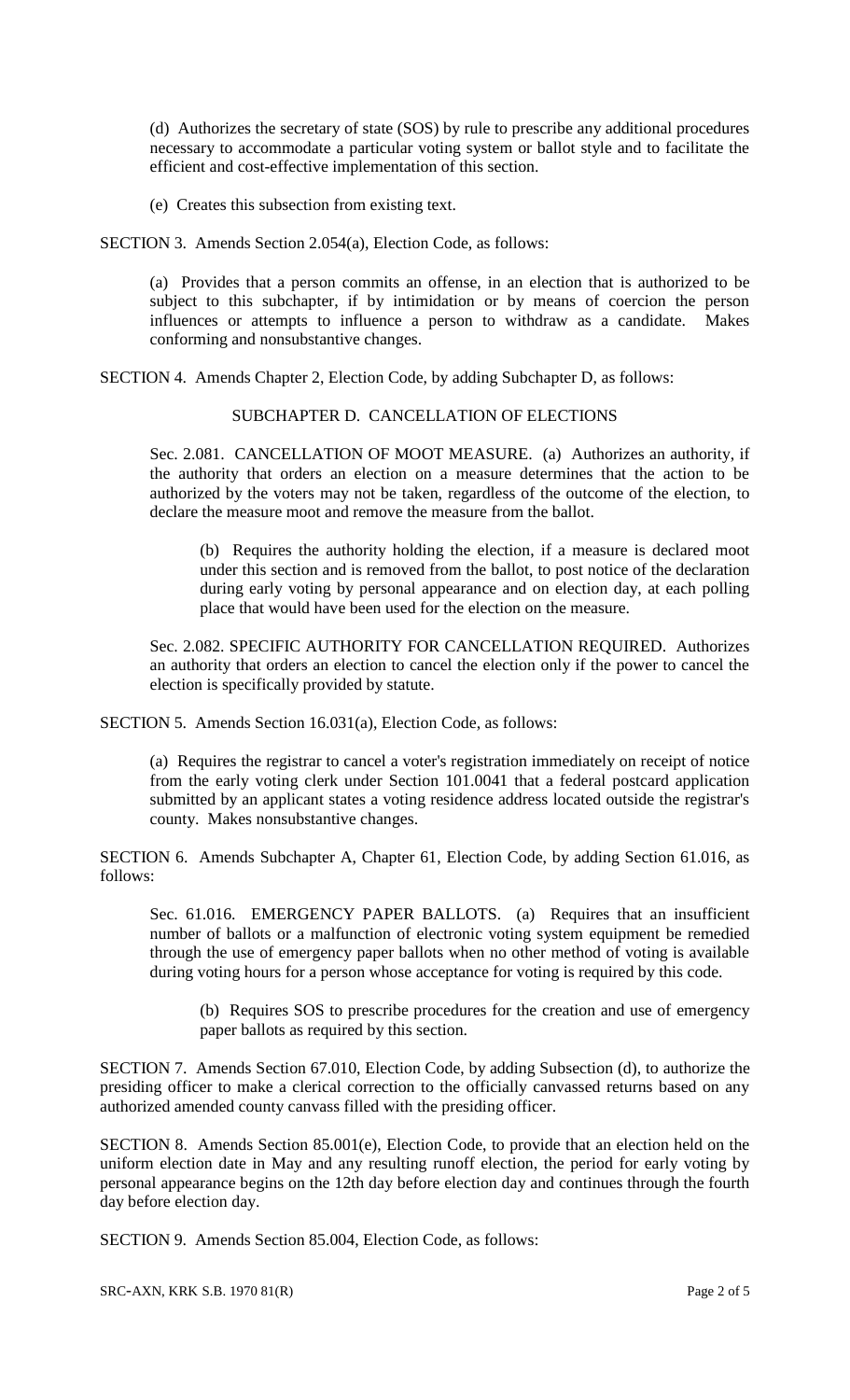Sec. 85.004. New heading: PUBLIC NOTICE OF POLLING PLACE LOCATION. Requires that the election order and the election notice state the location of each, rather than the main, early voting polling place.

SECTION 10. Amends Chapter 101, Election Code, by adding Section 101.0041, as follows:

Sec. 101.0041. ACTION BY EARLY VOTING CLERK ON CERTAIN APPLICATIONS. Requires the early voting clerk to notify the voter registrar of a federal postcard application submitted by an applicant that states a voting residence address located outside the registrar's county.

SECTION 11. Amends Section 112.002(a), Election Code, to provide that after changing residence to another county, a person is eligible to vote a limited ballot by personal appearance during the early voting period or by mail if the person is, rather than was, registered to vote in the county of former residence at the time the person offers to vote in the county of new residence, rather than when the voter changed residence.

SECTION 12. Amends Subchapter A, Chapter 125, Election Code, by adding Section 125.010, as follows:

Sec. 125.010. PRESENCE OF VOTING SYSTEM TECHNICIAN AUTHORIZED. (a) Defines "voting system technician."

(b) Authorizes a voting system technician, on the request of the authority holding the election, to be present at a polling place, a meeting of the early voting ballot board, or a central counting station for the purpose of repairing, assembling, maintaining, or operating voting system equipment.

SECTION 13. Amends Subchapter B, Chapter 141, Election Code, by adding Section 141.040, as follows:

Sec. 141.040. NOTICE OF DEADLINES. Requires the authority with whom the application is required to be filed, not later than the 30th day before the first day on which a candidate is authorized to file an application for a place on the ballot under this subchapter, to post notice of the dates of the filing period in a public place in a building in which the authority has an office.

SECTION 14. Reenacts Section 146.0301(a), Election Code, as amended by Chapters 1107 (H.B. 2309) and 1109 (H.B. 2339), Acts of the 79th Legislature, Regular Session, 2005, to prohibit a write-in candidate from withdrawing from the election after the 67th day before election day.

SECTION 15. Amends Section 172.116(b), Election Code, to require the committee to convene to conduct the local canvass at the county seat on the second Thursday, rather than not earlier than 6 p.m. on the second Thursday or later than 1 p.m. on the second Friday, after the election day at the hour specified by the county chair,

SECTION 16. Amends Section 172.120, Election Code, by amending Subsection (b) and adding Subsection (b-1), as follows:

(b) Requires the state executive committee (committee) to convene to conduct the state canvass for the general primary election not later than the second Sunday, rather than on the second Wednesday, after general primary election day, for an election in which three or more candidates are seeking election to the same office or the 22nd day after the general primary election day, for an election not described by Subdivision (1) (relating to the second Sunday after general primary election day, for an election in which three or more candidates are seeking election to the same office).

(b-1) Creates this subsection from existing text. Requires the committee, not later than the third, rather than second, Saturday after runoff primary election day, to convene at the call of the state chair to conduct the state canvass of the runoff primary election.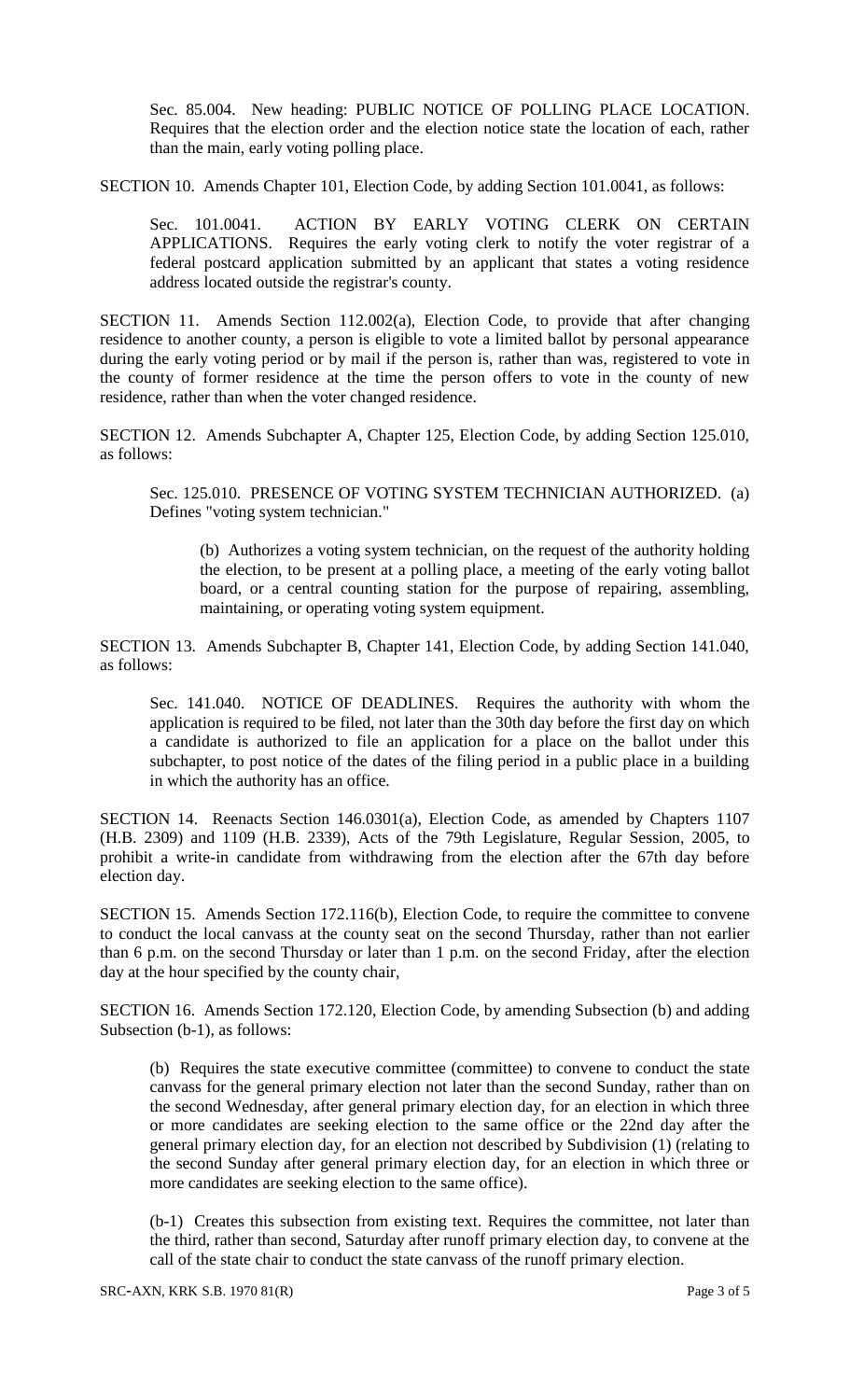#### SECTION 17. Amends Section 192.031, Election Code, as follows:

Sec. 192.031. PARTY CANDIDATE'S ENTITLEMENT TO PLACE ON BALLOT. (a) Creates this subsection from existing text. Entitles a political party to have the names of its nominees for president and vice-president of the United States placed on the ballot in a presidential general election if the party's state chair delivers a certain written certification to SOS before the later of 5 p.m. of the 70th day before presidential election day, or 5 p.m. of the first business day after the date of final adjournment of the party's national presidential nominating convention. Deletes existing text entitling a political party to have the names of its nominees for president and vice-president of the United States placed on the ballot in a presidential general election if before 5 p.m. of the 70th day before presidential election day, the party's chair signs and delivers to SOS a certain written certification. Makes nonsubstantive changes

(b) Provides that if the state chair's certification of the party's nominees is delivered by mail, it is considered to be delivered at the time of its receipt by SOS.

SECTION 18. Amends Section 192.033(b), Election Code, to require SOS to deliver the certification to the authority responsible for having the official ballot prepared in each county before the later of the 62nd day before presidential election day or the second business day after the date of final adjournment of the party's national presidential nominating convention. Deletes existing text requiring SOS to deliver the certification to the authority responsible for having the official ballot prepared in each county, not later than the 62nd day before presidential election day.

SECTION 19. Amends Section 201.054(a), Election Code, to require that a candidate's application for a place on a special election ballot, except as provided by Subsection (f), be filed not later than 5 p.m. of the 62nd, rather than 67th, day before election day, if election day is on or after the 70th day after the date the election is ordered.

SECTION 20. Amends Section 212.112, Election Code, as follows:

Sec. 212.112. AMOUNT OF DEPOSIT. Provides that the amount of the recount deposit is \$60 for each precinct in which regular paper ballots were used, and \$100 for each precinct in which an electronic voting system was used. Deletes existing text providing that the amount of the recount deposit, subject to Subsection (d), is determined by the number of precincts for which a recount is requested in the document that the deposit accompanies, in accordance with a certain schedule. Deletes existing text of Subsections (b), (c), and (d).

SECTION 21. Amends Sections 213.013(b)-(i), Election Code, as follows:

(b) Entitles each candidate for the office, in a recount of an election on an office, to be present at the recount and have watchers, rather than representatives, present in the number corresponding to the number of counting teams designated for the recount. Makes a conforming change.

(c)-(i) Makes conforming changes.

SECTION 22. Amends Section 213.016, Election Code, as follows:

Sec. 213.016. PRINTING IMAGES OF BALLOTS CAST USING DIRECT RECORDING ELECTRONIC VOTING MACHINES. Entitles each candidate to be present and to have representatives present during the printing of the images in the same number as Section 213.013(b) prescribes for watchers for a recount, rather than in the same number as prescribed by Section 213.013(b) for a recount during the printing of the images.

SECTION 23. Amends Section 221.014(b), Election Code, as follows:

SRC-AXN, KRK S.B. 1970 81(R) Page 4 of 5